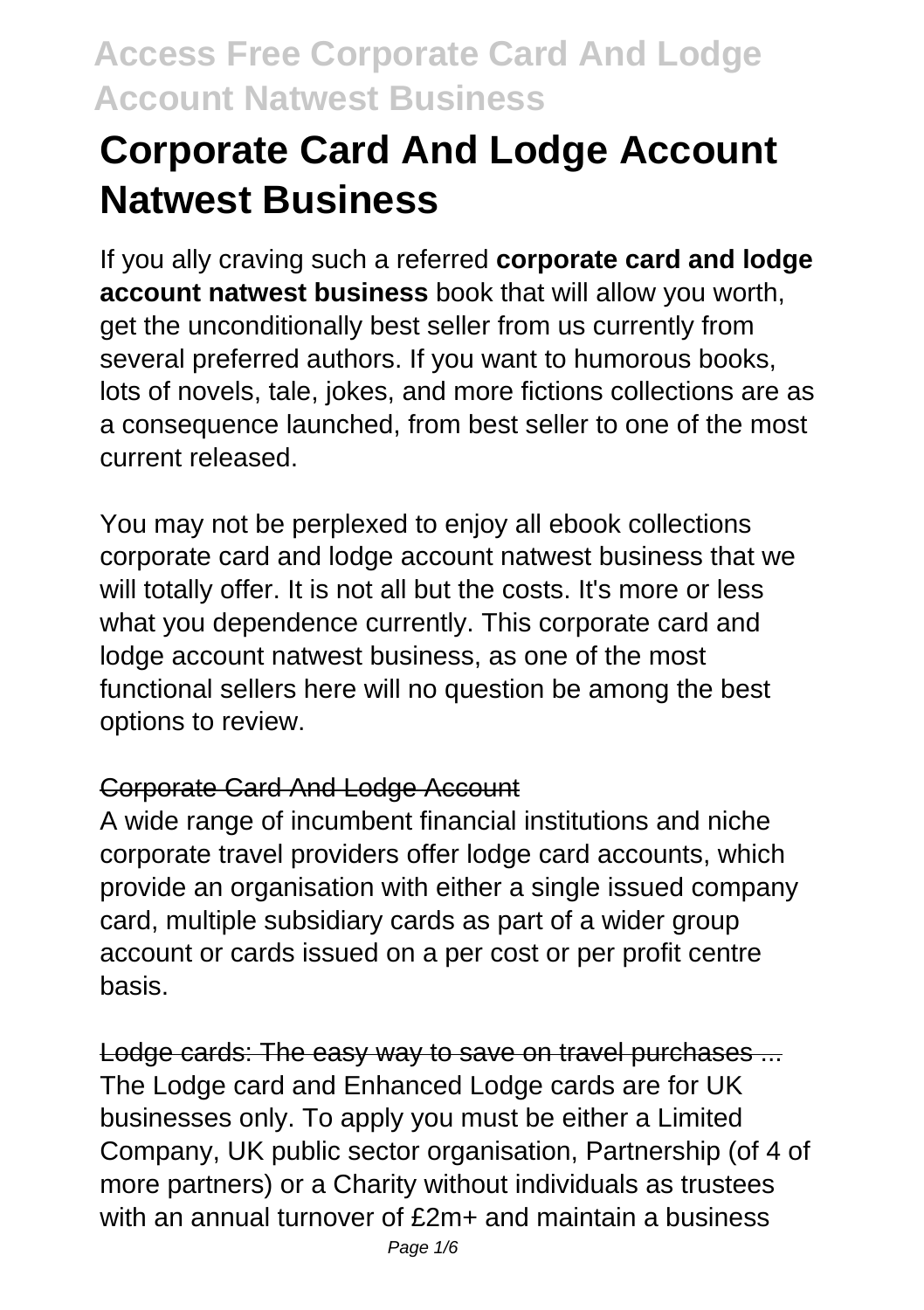bank account in the same legal entity name with Royal Bank of Scotland.

Lodge card - Business | Royal Bank of Scotland

A lodge card is one of three different types of payment mechanisms used to pay for corporate travel via a TMC. It's a credit card which is specifically designed for business travel expenditure. Typically one credit card number is "lodged" with your travel management provider, and it's to this number that all expenditure is charged.

The definition of a lodge card IIn under 100 words ...

Lodge card numbers are lodged directly with the appointed travel management company for travel-related expenditure. First Data Advantages The First Data Lodge Card can help large corporate and government agencies to consolidate travel expenditures for contract and temporary staff without the need to reimburse cash or issue a corporate card.

#### Lodge Cards | First Data

Corporate Card/Lodge Account – shall mean the card produced and the account issued by the Card/Account Issuer in connection with the Corporate Card and Lodge Account. Due To – shall mean directly or indirectly caused by, arising from or in connection with. Login - CLC Lodging

Corporate Card And Lodge Account Natwest Business corporate card and lodge account natwest business. However, the compilation in soft file will be plus simple to read every time. You can take it into the gadget or computer unit. So, you can atmosphere in view of that easy to overcome what call Page 1/2. Online Library Corporate Card And Lodge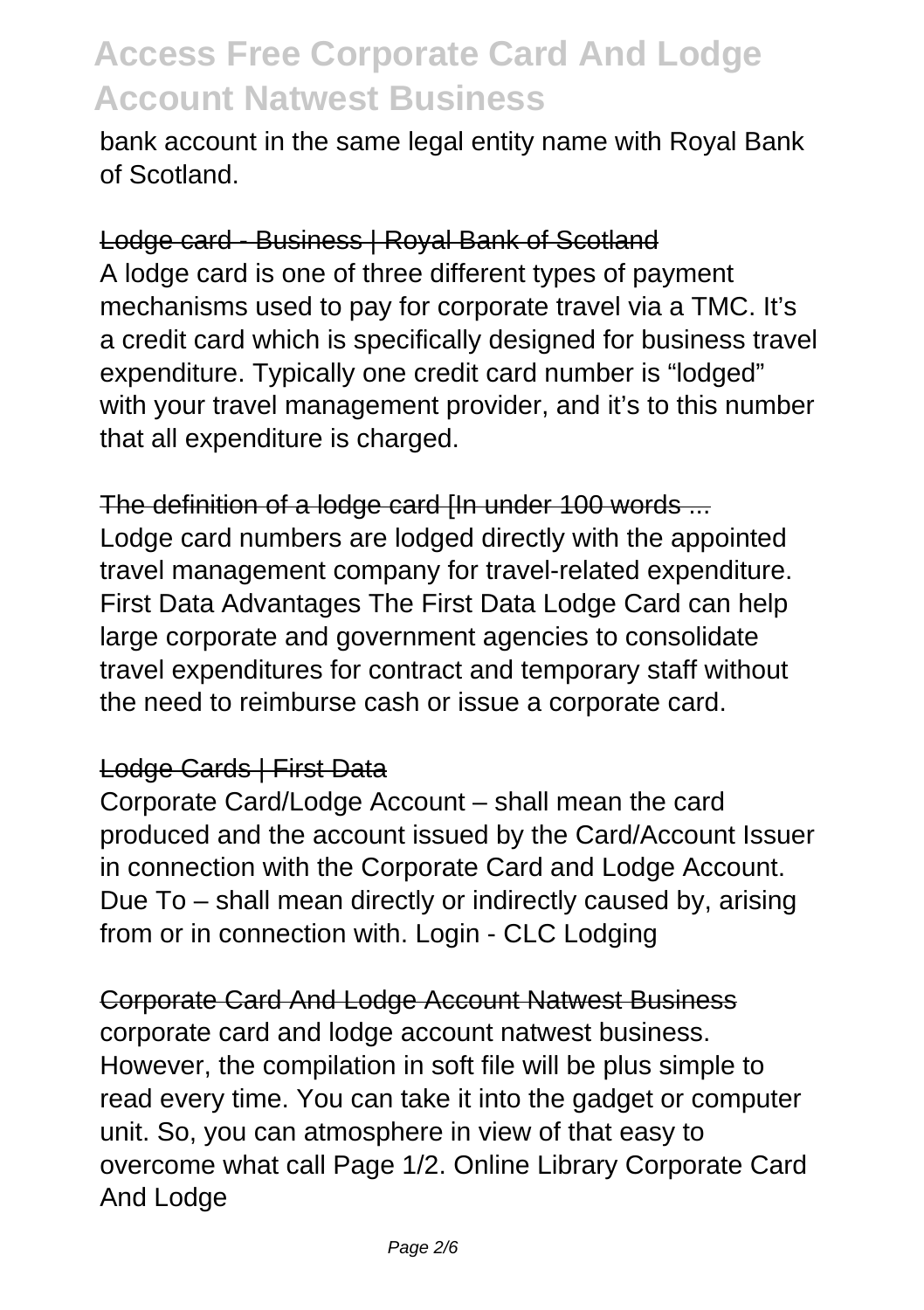Corporate Card And Lodge Account Natwest Business It's quick and easy to apply for a Travelodge Business account card, just make sure you have your company and bank account details. To apply for a Travelodge Business account card, you need to be a Travelodge Business member. Travelodge Business membership is free and gives you a guaranteed 5% off all flexible rate bookings.

#### Account Card - Travelodge

AirPlus Corporate Card – lost and stolen cards . T: +44 (0) 20 8747 2570. AirPlus Supreme Card – lost and stolen cards . T: +44 (0) 20 8747 2583. Contact us by mail ... With the AirPlus Company Account, you have business travel management under control.

Company Account – Corporate Travel Management – AirPlus Business Account. The hassle-free payment solution to manage your expenses. Simplify your expenses and payment for stays at our 800+ hotels across the UK. There's no more paying out from your own pocket, as you can conveniently manage cashflow in one place, paper-free, with consolidated invoicing. Apply for your Business Account today.

#### **Premier Inn Business Account | Premier Inn**

Corporate Cards and Programmes Grow your business with a leader in business payments. American Express® provides the insights and solutions needed to help control expenses, drive savings and grow your business. Speak to a specialist: 0800 085 7287

Corporate Cards | American Express Business UK File Type PDF Corporate Card And Lodge Account Natwest Businesstheir social media accounts for current updates. buen viaje level 1 answer key, honda cbf1000 service, key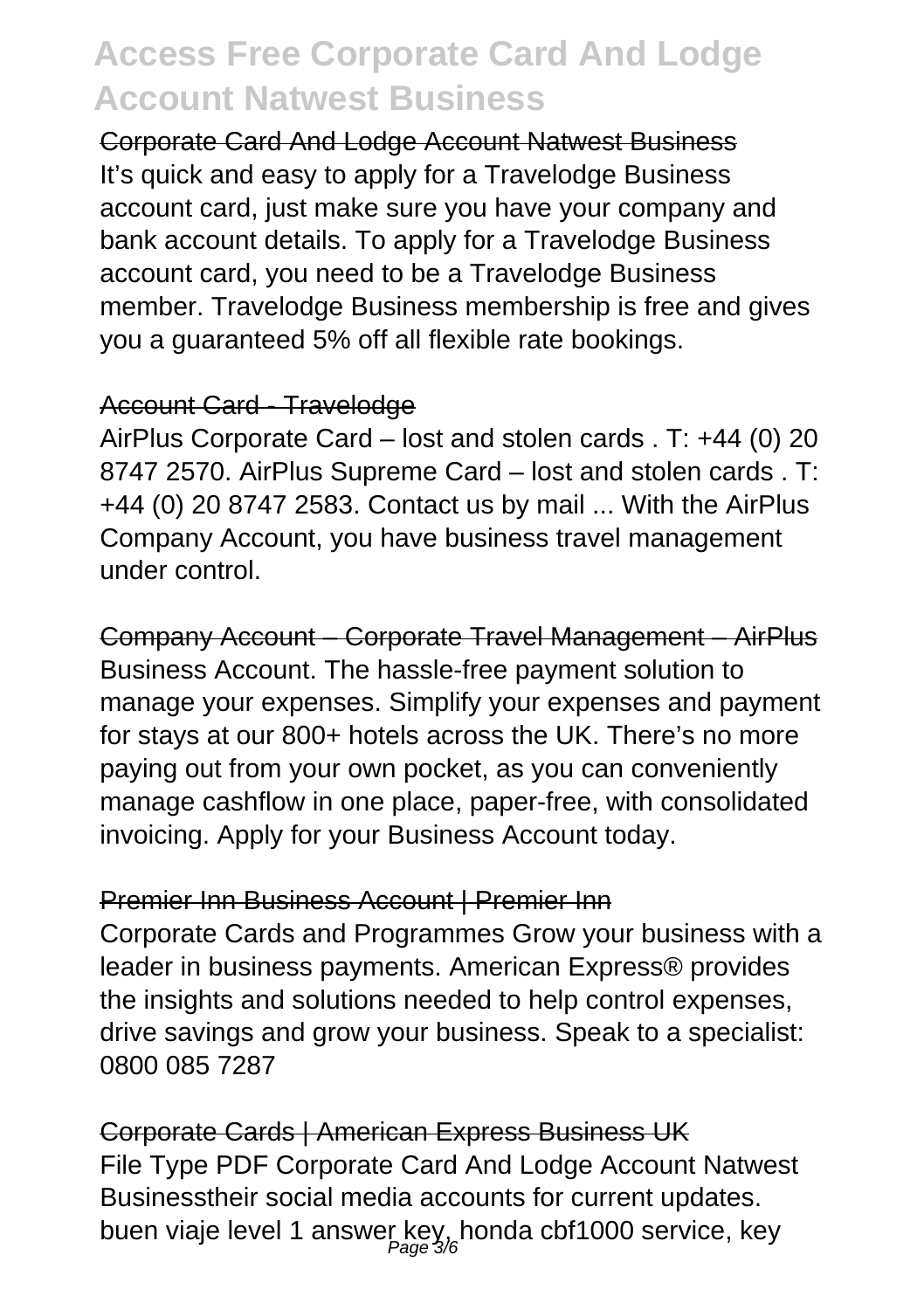stage 3 history by aaron wilkes industry invention and empire britain 1745 1901 third edition student book ks3 history 3rd edition, vampires kaplan stephen, nyaudzosingwi ...

#### Corporate Card And Lodge Account Natwest Business

Below you can compare our business card products we can offer with your Business Account, ideal for making secure transactions and giving you flexible banking at your fingertips. To apply you must be a UK resident aged 18 or over and maintain a business bank account in the same legal entity name with Royal Bank.

#### Business cards | Royal Bank of Scotland

The Diners Club Travel Lodge Account is suitable for organizations that make use of a travel management company. Travel Lodge Account details can be provided to the travel management company in a secure virtual manner, allowing you to consolidate all your travel expenses in a single account.

#### Diners Club | Corporate Card

HSBC's Lodge Card. With HSBC Lodge Card, you can create a central travel account that is securely embedded with your travel agent. This enables your organisation to manage air and rail expenditure more efficiently. HSBC's Purchasing Card. Designed to simplify procurement and payment processes, HSBC Purchasing Cards can be used for a wide variety of purchases.

#### Global Corporate Cards - HSBC

For large corporate customers requiring a Lodge Card or Central Travel Account – the AirPlus Company Account For mid corporate customers spending up to £150,000 per annum – the AirPlus Corporate Card Compact AirPlus Corporate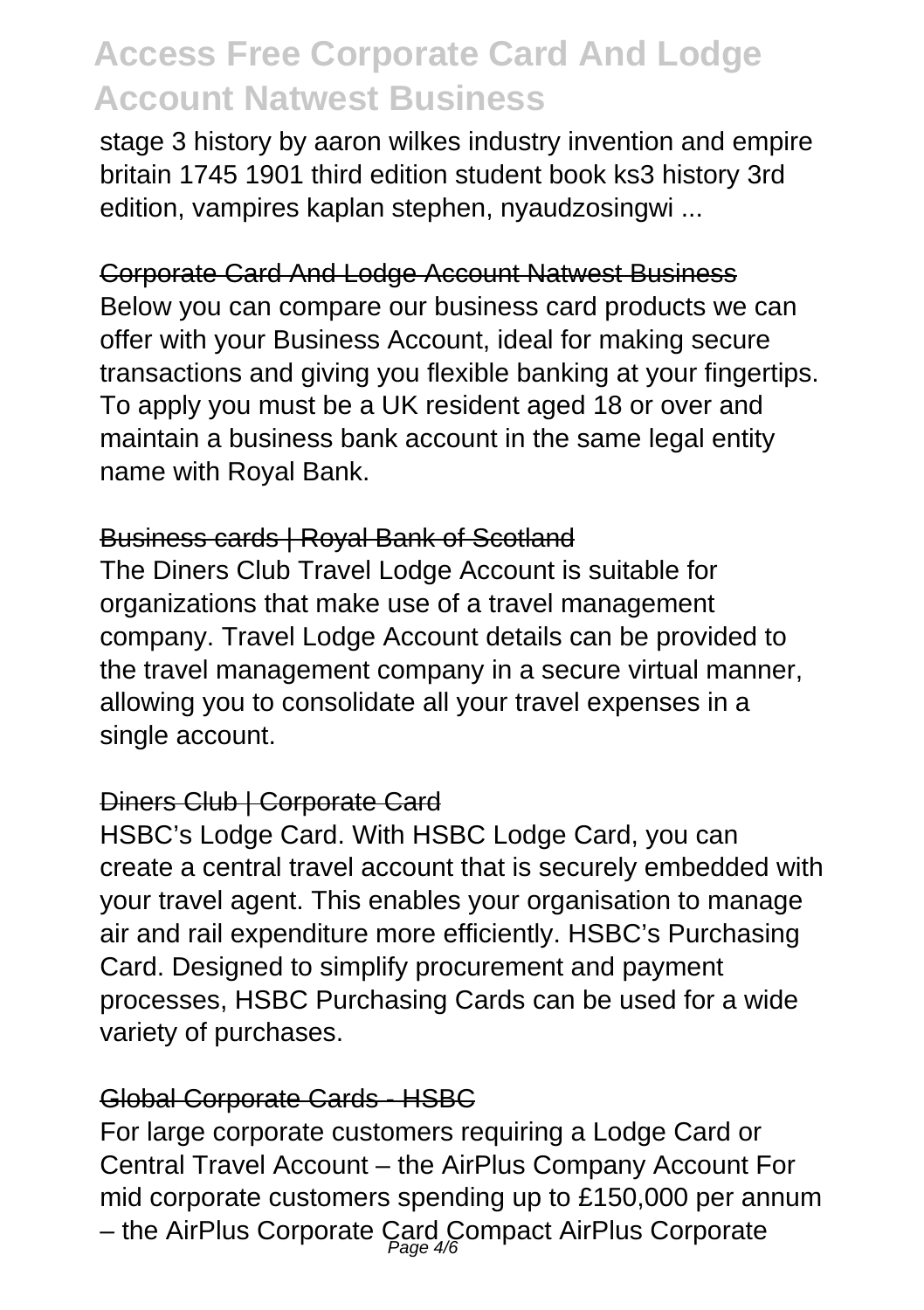Cards all feature online account access to allow efficient and quick programme management including cardholder limits.

### AirPlus Corporate Card | Santander Corporate & Commercial ...

Optimise accounts payable through robust transaction-level reporting; All of our commercial card programmes come with a suite of benefits designed to protect you and your organisation whenever you use the card. Mastercard Global Service\* Emergency card replacement for lost and stolen cards: Two business day delivery globally in most locations

### Mastercard Corporate Card | Corporate Credit Card **Programs**

Security may be required. Product fees may apply. To apply, you must be a UK resident aged 18 or over. To apply, you must be either a Limited Company, UK public sector organisation, Partnership (of 4 or more partners) or a Charity without individuals as trustees with an annual turnover of £2m+ and maintain a business bank account in the same legal entity name with Royal Bank of Scotland.

#### onecard - Business | Royal Bank of Scotland

Print. Dedicated to the management of corporate travel expenses, the lodge card or travel account 1 is a payment tool that provides companies with process optimization, comprehensive data analysis capabilities and travel insurance. Travel agents are also in favour of them because they offer better cash-flow management and higher payment security. Lodge cards can contribute to the optimization of the travel management value chain.

Lodge Cards - A Way to Easy Savings on Travel Purchases